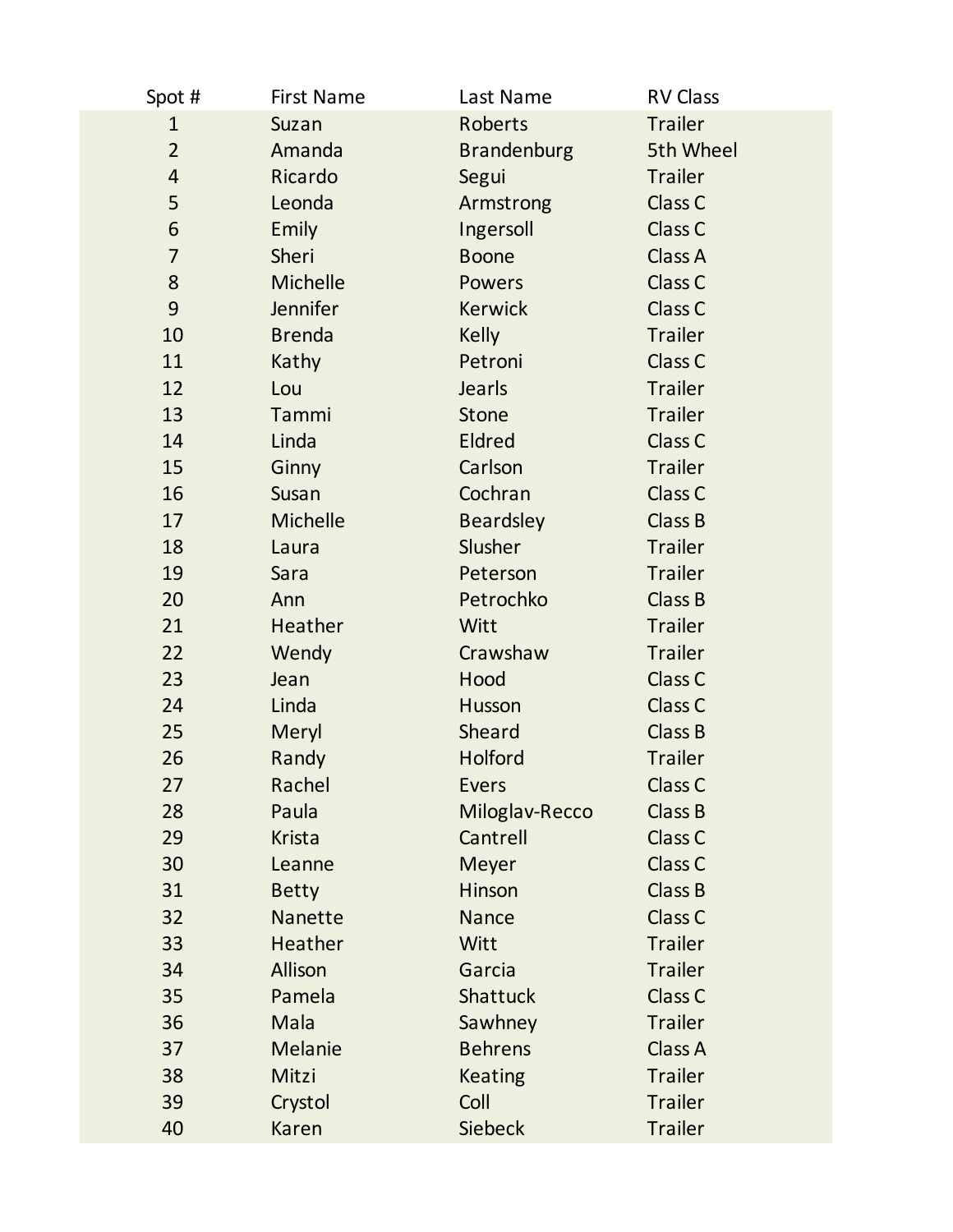| 41    | Jessica         | Sabraski          | Class A            |
|-------|-----------------|-------------------|--------------------|
| 42    | Caitlin         | Varhalla          | <b>Trailer</b>     |
| 43    | Virginia        | <b>Besthoff</b>   | Class A            |
| 44    | Kimberly        | <b>Dowis</b>      | <b>Trailer</b>     |
| 45    | Daniel          | Haddy             | <b>Trailer</b>     |
| 46    | Melinda         | <b>Mello</b>      | Class A            |
| 47    | Alan            | <b>Holbrook</b>   | <b>Trailer</b>     |
| 48    | <b>Jennifer</b> | <b>Baiocco</b>    | Class C            |
| 49    | Renee           | Kalmanson         | 5th Wheel          |
| 50    | Rhonda          | <b>Koeske</b>     | <b>Trailer</b>     |
| 51    | Cindy           | Gray              | Class C            |
| 52    | Anastasia       | Condron           | <b>Class B</b>     |
| 53    | JoAnn           | <b>McDermott</b>  | Class C            |
| 54    | Kathleen        | Grace             | <b>Trailer</b>     |
| 55    | Renee           | <b>Clark</b>      | <b>Trailer</b>     |
| 56    | Jody            | <b>Faulkner</b>   | Class C            |
| 57    | Anne            | Cook              | Class B            |
| 58    | Renee           | Culpepper         | <b>Trailer</b>     |
| 59    | Marni           | <b>Brown</b>      | Class <sub>C</sub> |
| 60    | Sharon          | Wirant            | Class A            |
| 61    | <b>Tracey</b>   | Kent              | Class A            |
| 62    | Roger           | Ly                | Class C            |
| 63    | Dawn            | <b>Mlatecek</b>   | Class A            |
| 64    | Shar            | Henry             | <b>Class A</b>     |
| 65    | Helen           | <b>McNenley</b>   | Class A            |
| 66    | Tim             | Verrelli          | <b>Class A</b>     |
| 67    | <b>Cliff</b>    | Anderson          | Class A            |
| 68    | Vincent         | <b>Madeiros</b>   | Class A            |
| 69    | Jeannie         | <b>Bonsignore</b> | Class A            |
| 70    | <b>Keith</b>    | Gunby             | <b>Trailer</b>     |
| 71    | <b>Barbara</b>  | Atkinson          | Class <sub>C</sub> |
| 72    | Janet           | Gauntt            | Class C            |
| 73    | <b>Tina</b>     | <b>Desrosiers</b> | Class A            |
| 74    | Michael         | <b>Williams</b>   | <b>Class A</b>     |
| 75    | Carrie          | Knutson           | <b>Trailer</b>     |
| 76    | Mary            | Obidinski         | Class C            |
| 77    | <b>Kelley</b>   | Ferguson          | Class A            |
| 78    | <b>Nick</b>     | <b>Sparks</b>     | Class C            |
| 79    | Kent            | Mahan             | <b>Trailer</b>     |
| DCS-1 | Chris           | <b>Tucci</b>      | Class C            |